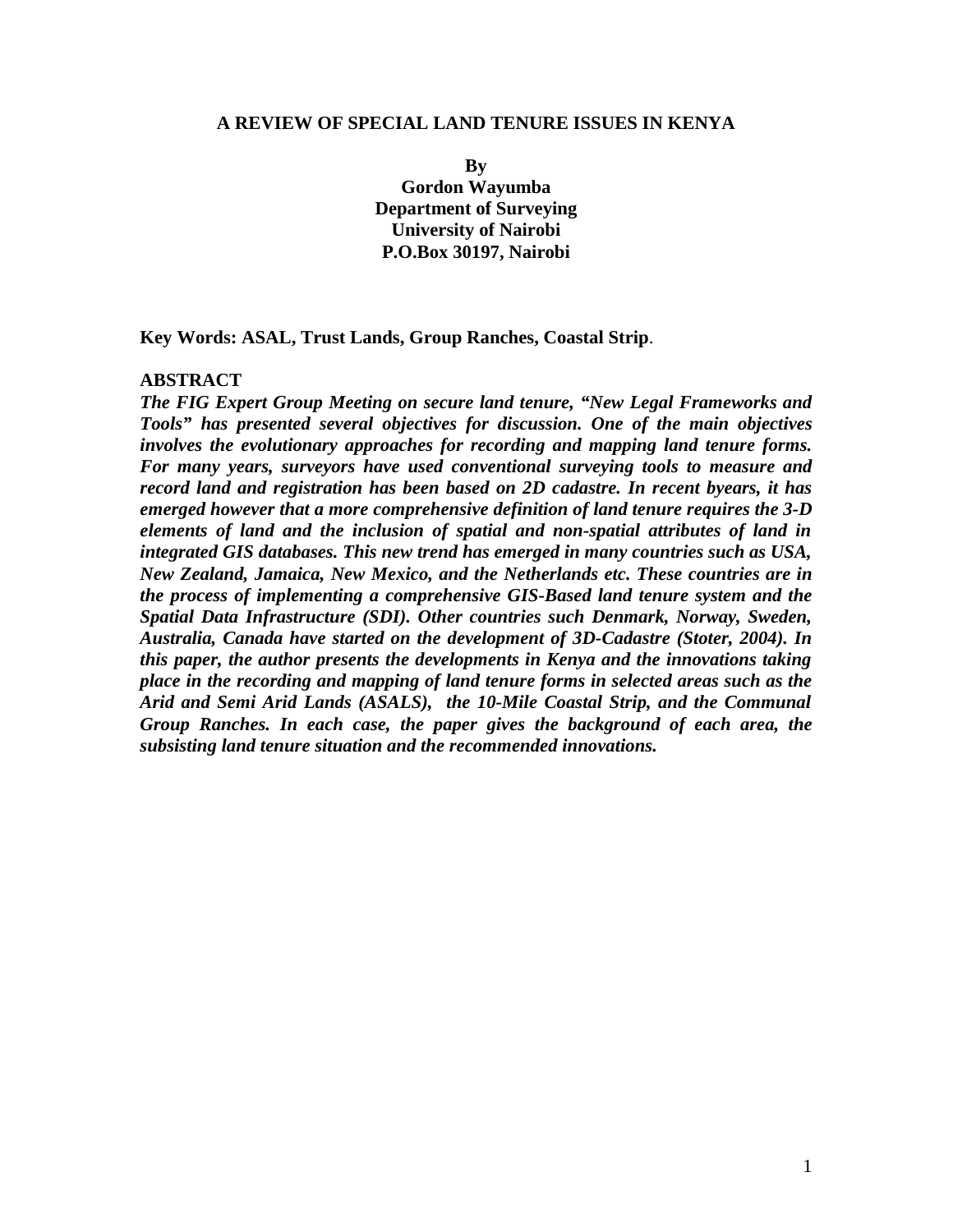#### **THE ARID AND SEMI-ARID LANDS (ASALS)**

In Kenya, the Arid and semi-arid lands (ASAL) constitute 80% of the total land surface area (Ominde 1968). While population estimates may not be precise, the available data indicates that this region contains 20% of the Nations population and 50% of its livestock and vast amount of untapped natural resources (Migot-Adhola, 1981). In terms of rainfall, the ASAL receives an annual precipitation between 500mm to 800mm and lies within ecological zone 1V with an extension to zone V. The main land use in the area is pastoralism, minimal agriculture and dry season grazing (Campbell and Migot-Adhola, 1981).

### **Present Models of Land Tenure in the ASAL.**

#### **(1) The Case of Group Ranches**

The land tenure system, which exists in the group ranch areas of the ASAL of Kenya, could be described as communal in that the land is held in trust by a few selected people under Land (Group Representatives Act), Cap 287 of 1968 on behalf of the members of the group ranch. This model of land tenure was introduced in Kenya as part of the African Land Reform (ALDEV) to improve on the carrying capacity of the land, the productivity of cattle, and to control the ecological imbalance usually associated with such fragile ecosystems (Kidemi, 2001). Today, there are 401 incorporated group ranches covering an area of about 7million hectares with a membership of 54,452 members. The ranches are situated in 13 Districts of Narok, Kajiado, Samburu, Laikipia, Trans-Mara, Baringo, West Pokot, Taita Taveta, Kilifi, Kwale and Lamu. The group ranches were formed and incorporated only after the process of land adjudication and registration had been completed under the Land Adjudication Act (Cap 284, of 1968) and the Registered Lands Act (RLA, Cap, 300 of 1963). A group in this context refers to a tribe, a clan, a family or any other group of persons whose land, recognized under customary law, belongs communally (undivided) to more than five persons who are members of that group. Each group selects about 10 of its members to be registered as trustees of the land by the Government. These trustees can allocate portions of the group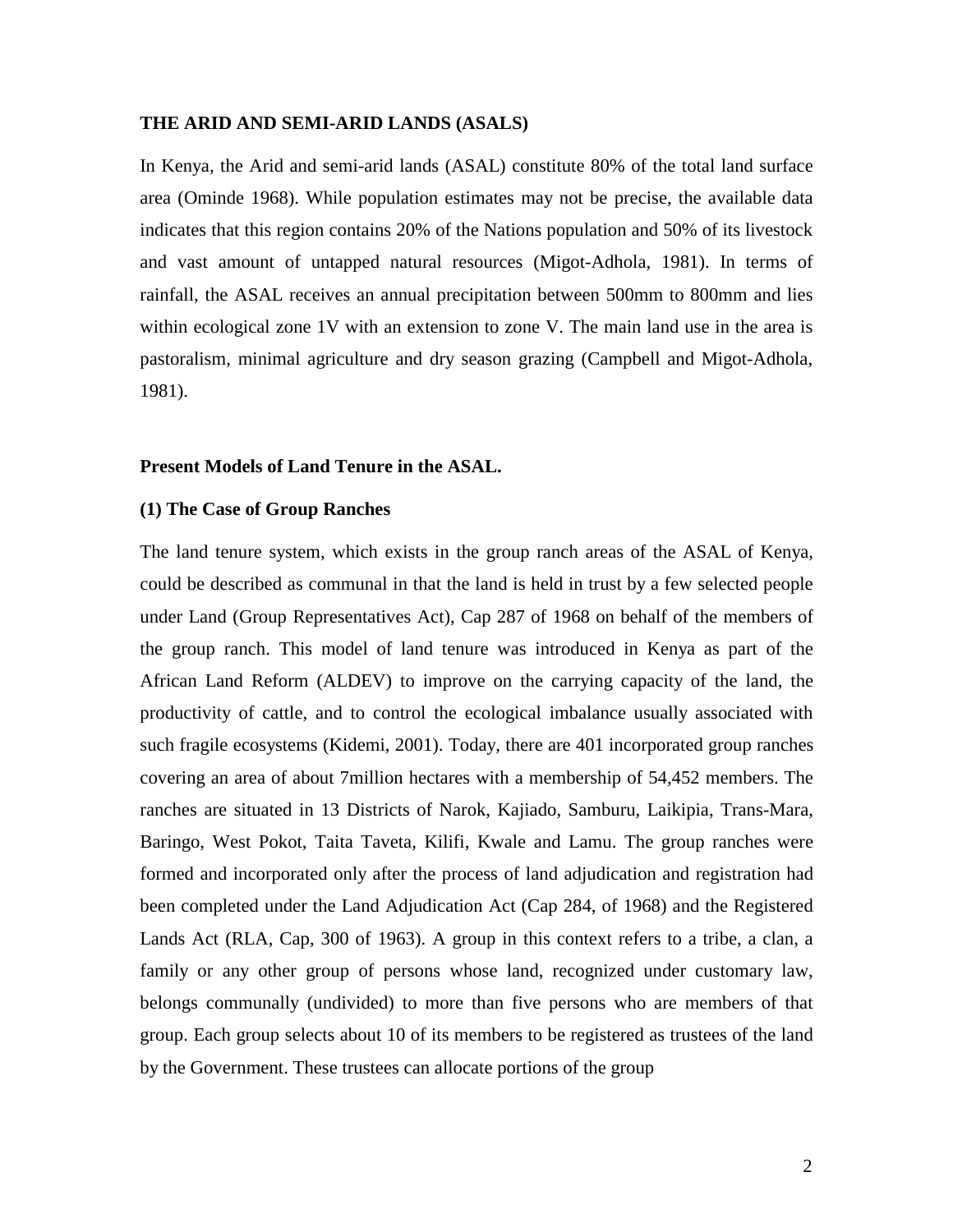ranch to the members for a specific use and can also mortgage part of the land for monetary benefits on behalf of the group. All land disputes within the group ranches were amicably solved by elders and rarely ended up in the Government High Courts.

For many years, these group ranches provided free dispersal area and migration corridors for wildlife from the various National Parks. These migration corridors act as biological/genetic recharge banks in that the wildlife usually migrate to crossbreed with animals of different genetic species thereby improving their genetic set-up. If the migration routes are closed, the wild life may become extinct from inbreeding.

# **SHORTCOMINGS OF THE GROUP RANCHES MODEL**

In recent past, increasing subsistence demands of a growing population in these areas has led to the sub-division of the group ranches. These sub-divisions have caused some ecological and socio-economic land use conflicts such that prominent wildlife migration routes have been blocked, the dispersal areas have diminished; the human-wildlife conflicts have been intensified. There have also been major changes in land tenure from the communal to individual ownership, with subsequent problems of plot fencing, diminished grazing areas, and change from pastoralism to sedentary agriculture. As a result, the limited land resources in the area are torn between pastoralism, agriculture and wildlife conservation. This situation has precipitated a series of land use/land tenure conflicts, which are threatening the survival of the National Parks and the Tourism industry upon which the Government depends for foreign exchange earnings.

It is important that these land use/land tenure conflicts are properly studied and mapped in order to develop mitigation strategies. Many studies have been conducted to quantify the type and level of land use/land tenure conflicts in the area (Campbell and Migot-Adhola, 1981; Pratt and Gwynne, 1967; ILRI, 2003). The problem is that most of the spatial data derived from these studies are scattered in various organizations and have not been collated into an integrated geospatial database that can be used for holistic planning of the site. As a result, a lot of funds and resources are being wasted in data collection on land use/ land tenure conflicts in the Group Ranch areas and yet the wildlife-human conflicts continue unabated.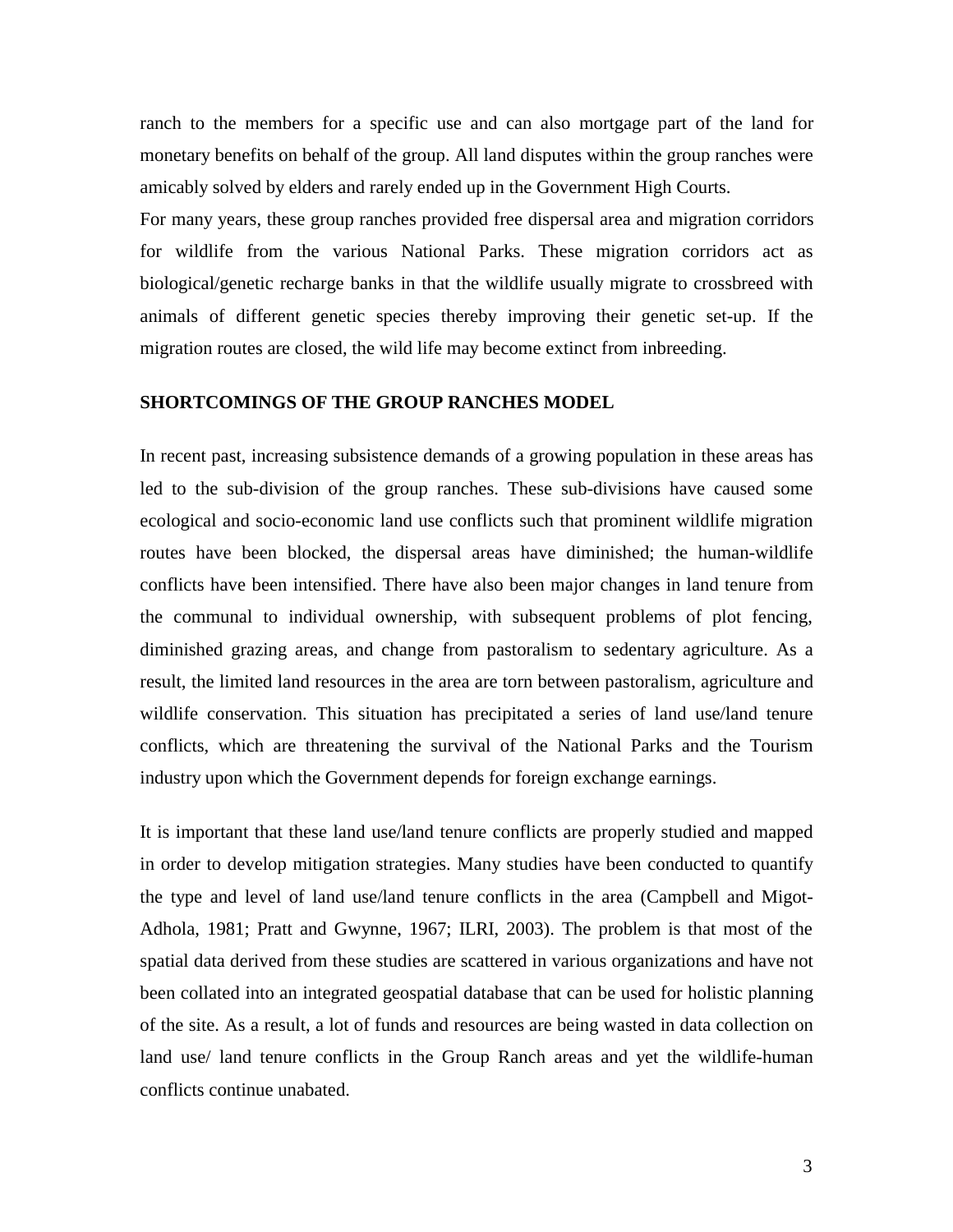#### **Proposed New Land tenure Model**

Technically, land documentation in the group ranches has been approximate and generalized. Boundaries of the ranches were adjudicated to follow natural features as far as possible, and plotted on the 1:50,000 topographical-sheets. The rectilinear boundaries were marked with permanent corner beacons and plotted by identification of details appearing on the topographical maps with no coordinates (Njuki, 2001). At present most governments of the world are in a dilemma on how to introduce agricultural and land tenure reforms in the nomadic pastoralist indigenous communities. On the one hand, there are calls for the adaptation of development policies that take cognizance of the cultural, social and economic needs of the indigenous people as declared in the world Rio United Nations Conference of 1992. On the other hand, there are calls for the development of modern cadastral in order to promote the efficient operation of market forces in Agriculture; and to provide individual land tenure prevailing in most parts of the country. Factors such as irreversible climate changes, population increase, encroachment of irrigated agriculture and escalating of wildlife human conflicts due to the proximity of National Parks/Game Reserves to human settled areas, militate against the individualization of land titles in the group ranches.

The new land tenure system for the ASAL should be holistic in approach, taking care of the cultural values of the local community and the ecological effects on the environment. This is seen to be only possible by the Government developing a comprehensive land policy on the group ranches and applying appropriate modern surveying technologies to document and map the land tenure issues. Lack of accurate definition of boundaries in the ASAL (particularly in group ranches) is causing a lot of boundary disputes, which cannot be resolved by Surveyors, as the provisions of the Registered Lands Act do not recognize their role. On the other hand, the Chief Land Registrar, who is vested with the authority to resolve land disputes in these areas, is not a trained Surveyor and lacks the necessary competence to re-establish such boundaries. It is therefore recommended that GPS be used to fix the perimeter boundaries of the group ranches so that boundary disputes can be minimized through mathematical boundary relocation. All communal facilities such as water points, burial sites, and sacred places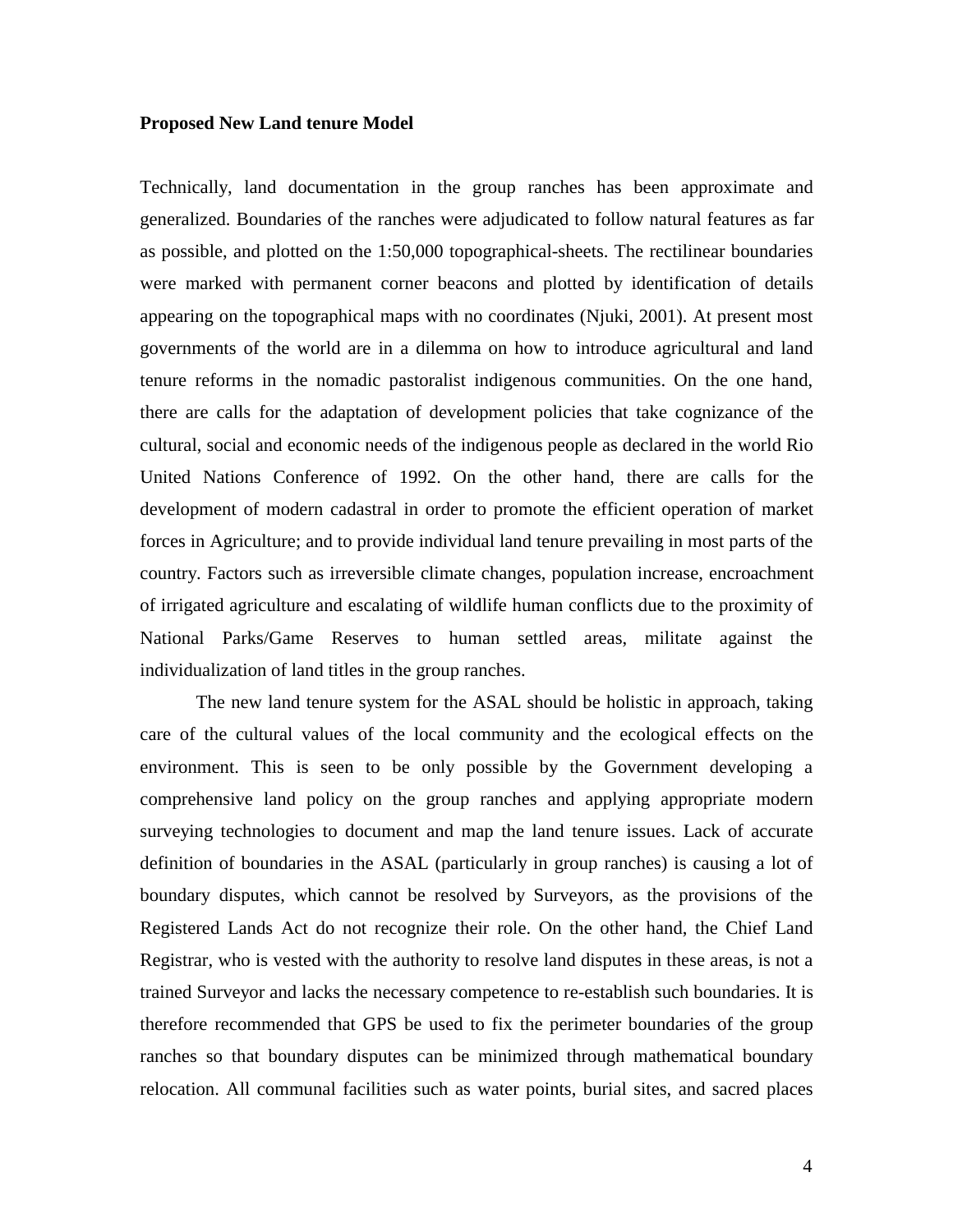should all be registered. Individual land titles should be given only in the agriculturally productive areas of the ASAL such as along river valleys and swampy areas to allow for drop production. Wildlife dispersal areas should also be mapped, and GIS used to locate animal grazing areas, water points and migration routes. The Government should however come up with a policy of compensation for the use the migration routes

### **(2) THE TRUST LANDS**

The trust lands were created out of the need to accommodate the insecurity and restlessness in the African reserves. Three commissions were appointed by the British Government to help resolve these issues. These were the Ormsby-Gore Commission (1924-25), the Hilton Young Commission (1927-29), and the Carter Commission (1930- 1934). As a result of these land Commissions, the Native Lands Trust Ordinance was enacted and later changed to the Trust Land Act, Cap 288 of 1939 (Onalo, 1986; Okoth-Ogendo, 1991; Ojienda and Rachier, 2001). The Act made provisions for a system of land consolidation, Adjudication, Registration and Conveyancing but did not cater for the African Land rights in the 10-mile coastal strip nor did it cater for and any Africans for whom no reserve had been defined. According to the details of the Act, all the trust lands are vested in local county council within whose area of jurisdiction it is situated. Additionally, each county council holds the trust land vested in it for the benefit of the persons ordinarily resident on the land, and give effects to rights, interests or other benefits in respect of the land as may be under the African Customary Law for being in force and applicable thereto; and be vested in any tribe or individual, subject to the rights for the Government to set apart and alienate any land required for public purposes, or for such other purposes as the County Council may think is beneficial. The Commissioner of Lands acts as the agent of the County Council in respect of any trust land which is to be set apart. In Kenya trust lands are found in the pastoralist Districts of Turkana, Marsabit, Isiolo, Mandera, Garissa, Ijara, and parts of Lamu District.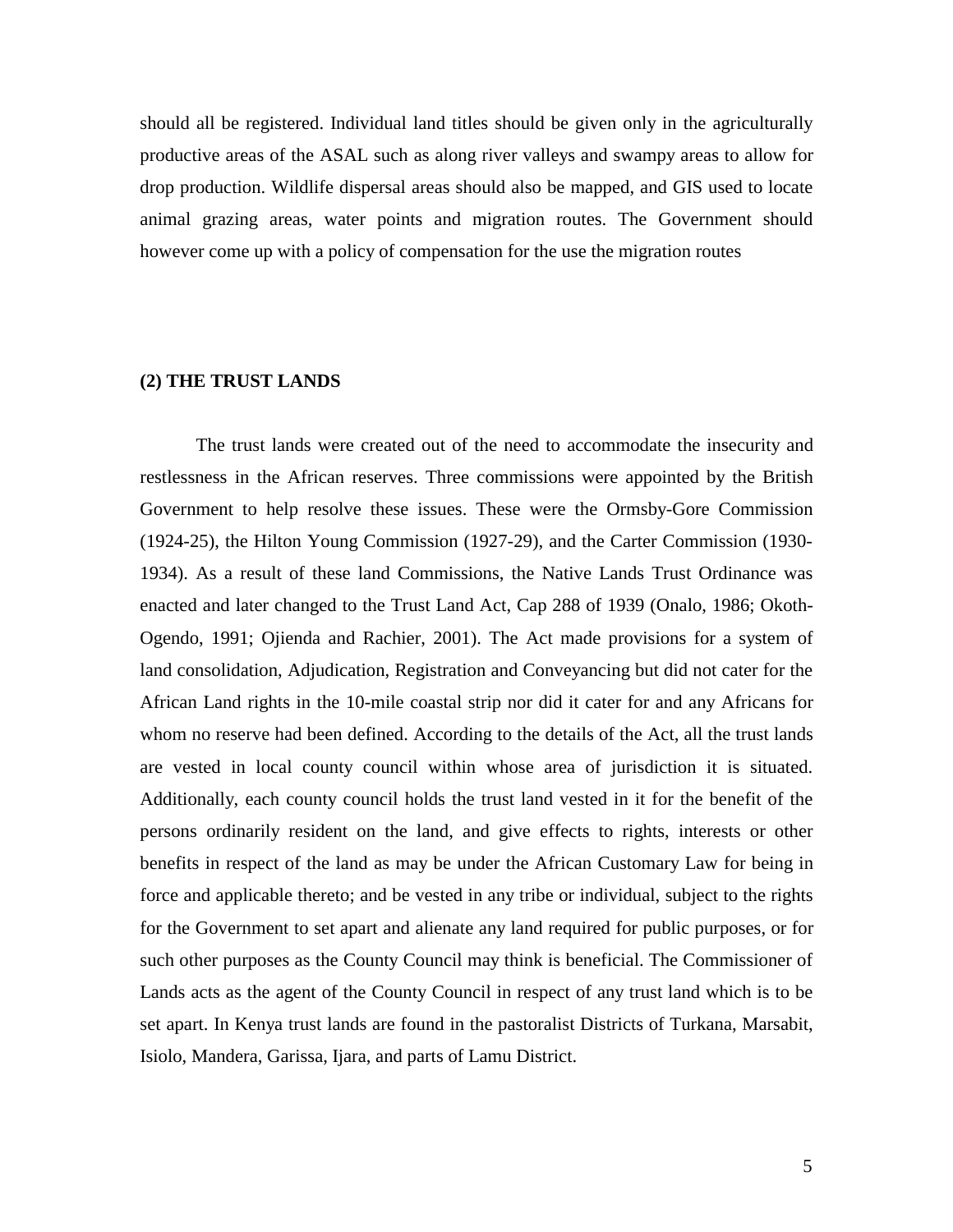### **The Existing Land tenure in Trust Lands**

The existing land tenure in the trust lands can be described as a quasi-customary / communal in that land rights are held in trust by the county councils on behalf of the resident communities. Because there have been no formal surveys or land Adjudication in most of these areas, land is still held communally by various communities under customary tenure. The main difference between this tenure and that of the Group ranches is that all rights to land are exercised through the elected councilors and the local resident communities do not have any registered land rights. The only surveys in the trust lands are in those places where land have been adjudicated under the Land Consolidation Act Cap 283 of 1959 or the Land Adjudication Act Cap 284 of 1968 and titles issued under the Registered Lands Act, Cap 300 of 1963. In such places boundaries were demarcated and plotted on unrectified aerial photo enlargements at a scale of 1:2500. These photos were later traced to produce Preliminary Index Diagrams, which were subsequently converted into Registry Index Maps upon registration of the sections. The main drawback in using this method for land tenure demarcation is ASAL is the there is a deficit of moisture and rainfall, which would sustain the boundary hedges. Furthermore the communities resident in these areas are nomadic pastoralists who move from place to place in search of pasture.

### **Proposed New Model**

The author proposes maintenance of the current land tenure system for the trust lands except that boundary definition is improved by use of modern surveying tools such as the hand held GPS, GIS, and high resolution Satellite Remote imagery. At present ILRAD has embarked on a series of ground measurements aimed at developing GIS databases for mapping poverty and land use/land tenure conflicts. Under this program, a whole range of methods and indicators have been developed to study the spatial distribution of wealth and poverty. This study has utilized GIS facilities to prepare poverty maps based on the five different type of assets upon which individuals draw to build their livelihood. These are natural, social, human, physical and financial capital (ILRAD, 2004). So far the results obtained from the pilot study in Kajiado District, have presented great potential in the use of these methodology in mapping land tenure forms in the ASAL.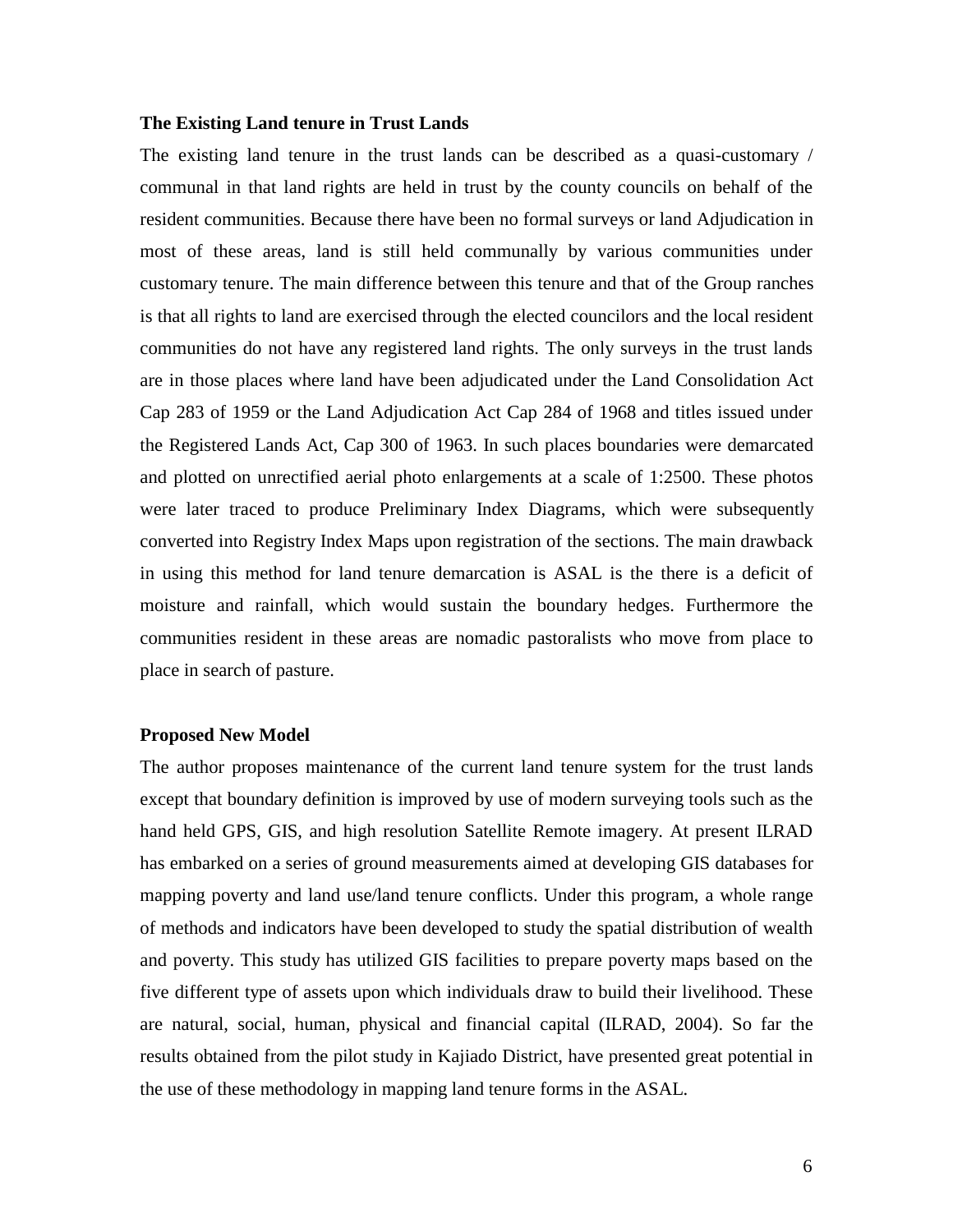#### **THE 10-MILE COASTAL STRIP**

Land Tenure issues in the 10-mile coastal strip of East Africa are intertwined with the early Swahili settlement in the region and the Indian Ocean trade. In Kenya, this area covers a strip of land of 1900km stretching from Vanga in the south coast to the Lamu Archipelago in the North. The ownership of land in this area has changed hands severally between the Sultan of Zanzibar, Imperial British East African Company (IBEACO), and later the British and Kenya Governments. The Omani Arabs conquered the East Coast of Africa in 1660 A.D. and declared their sovereignty over the entire coastal region from Mozambique to Somalia.

In 1885, Sir. William Mackinon of the IBEACO signed an agreement with Sultan Sayid Baghash of Zanzibar for leasehold on the 10-mile strip. In 1888 all the land in the area was ceded to the British Government by virtue of a concessionary agreement signed between the British and the Sultan of Zanzibar. Under the agreement, all rights to land in this territory, except for the private property, were vested in the Crown. In 1902, the Registration of Documents Act (RDA, Cap 285) was enacted to facilitate registration of documents relating to private land in the area. In 1908 it became necessary to adjudicate land in the 10-mile strip in order to separate private property from Gov. land and. the Land Titles Act, Cap 282 of 1908 was passed for this purpose. Those individuals who successfully claimed their land rights were issued with a freehold certificate of ownership or certificate of mortgage. Title deeds issued for the RDA lands did not create new rights to land but only confirmed the existing and did not pertain to new grants. Today, most of these titles have been converted to either the Registered Lands Act (Cap 300 of 1963) or into the Registration of Titles Act, (Cap 281, of 1919).

### **PREVAILING TENURE SITUATION**

The prevailing situation in the 10-mile coastal strip is that land occupied by the indigenous Kenyans are still held under communal customary tenure as most of the land have not been adjudicated to determine the individual land rights. Areas, which had been adjudicated under the Land Titles Act, have legal individual tenure except that most of the landowners are absentee landlords. Squatters who believe they have the right of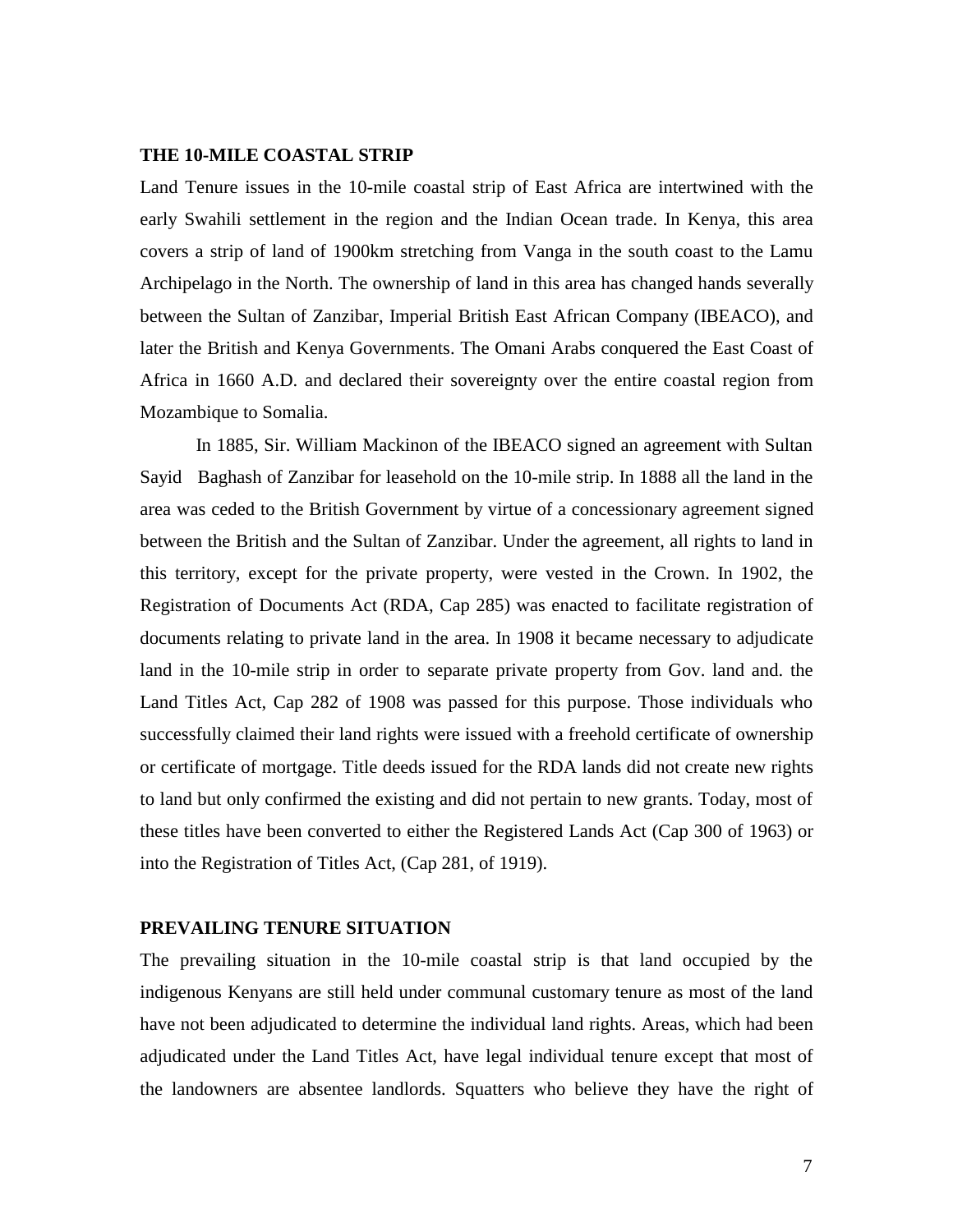ownership as they have lived in these localities for time immemorial occupy most of these parcels. The Government has recently acquired a few of the farms and converted them to settlement schemes, such as Magarini, Mtondia Roka, Shimba Hills etc. However, land tenure issues in the Kenyan 10-mile coastal strip remains one of the most sensitive issue as the local communities feel they were cheated at the time of the Adjudication in 1908. As has been indicated elsewhere, the land occupied by the indigenous Kenyans were not adjudicated as private property, but were alienated as crown land.

## **WAKF COMMISSION LAND**

Under the Wakf Commissions Act Cap 109, are established Wakfs, which are religious, charitable, or benevolent endowments or dedications of any property in accordance with the Muslim Law. The Act legislates rules and regulations for the administration of all Wakfs. These Wakfs are often made in respect of land, and for charity, but can be limited to vest in charity after the death of the whole family. They can be made for the benefit of an individual, a family or community for rights and ceremonies for the soul of a deceased founder member. They can also be made for religious, charitable or benevolent purposes including maintenance of cemeteries or any other purpose recognized under Muslim Law.All Wakfs must be registered with the Wakf Commissioners, and one must obtain the consent of the Wakf Commissioners to sell or lease wakf land for more than one year. Wakfs are exceptions to conditional transfers of land and to acquisition under prescription or adverse possession. Trust Lands Act does not prejudice or affect the operation of the Wakf Commissioners Act.

## **PROPOSED INNOVATIONS ON TENURE**

Most of the inhabitants of the 10-mile coastal strip are Swahili people, who have occupied the area since the  $7<sup>th</sup>$  century AD. The architecture and layout of the towns within the 10-mile coastal strip is Islamic in nature but not Arabic. It is characterized by narrow and winding streets, hidden courtyards and paved stone ways. The houses are annexed back-to-back and occupy the whole plot. Most of the Swahili towns are situated either on islands off the East Coast of Africa or within the 10-mile strip. In practically all the towns, the Swahili buildings consist of thick walls made of coral and several storey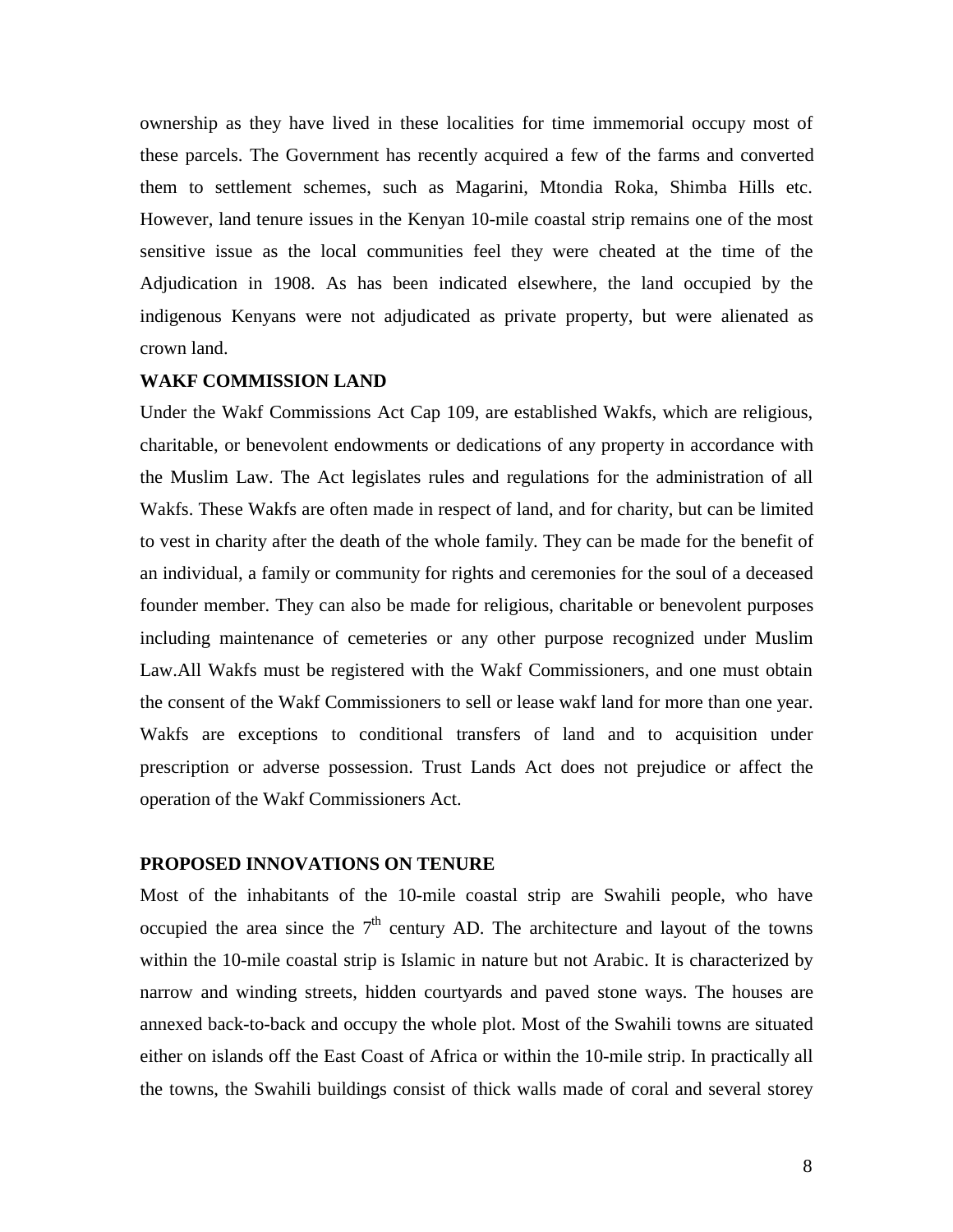units superimposed one on top of each other; as such there is very little room for horizontal expansion. Additionally, the inheritance of the houses in the Swahili towns is based on the female line rather than the male side as is practiced everywhere else in Kenya. It is the ladies who inherit the houses from the parents and the husbands stay at the pleasure of the wives.

Other unique features of the Swahili towns is the existence of *Wikios,,* a kind of fly-over which provide secret passage between members of the same family. Currently there are 19 of these features left in Lamu and two in Zanzibar. Under the present land registration systems, the Wikios have not been registered and their locations have not been indicated in the 2-D cadastre available. Similarly, the storey units found in the Swahili towns have not been registered. It is therefore recommended that the sectional property Act be applied in the Swahili towns as a 3D cadastre in order to capture the Wikios and to provide secure land tenure to the Swahili women. Because of the complex nature of the housing structure in the Swahili towns, use of Laser Scanners and close-range digital photogrammetry are recommended for the generation of 3-D coordinates and special 3-D surface models.

#### **CONCLUSION**

Although many countries are advocating for issuance of titles based on community rights without necessarily carrying out accurate surveys, experiences with general boundary surveys in Kenya indicate that accurate demarcation of the perimeter boundaries is an important prerequisite to any tenure registration. The author therefore supports the use of GPS technology in boundary demarcation. The use of large-scale aerial photography for land Adjudication has served Kenya Government well over the years and it is a simple and fast technology that can be recommended for the emerging land markets in Africa. Although the use satellite imagery has also been recommended in some quarters, the prohibitive cost of acquiring these data and lack of trained personnel and equipment, preclude their efficient use in tenure mapping in Africa. The move towards realization of the International Cadastre Model, aimed at the achievement of the concept of Cadastre 2014 is stimulating and encouraging for countries that are still struggling with the hard copy 2-D cadastre .The efforts and achievements in 3-D cadastre have been well captured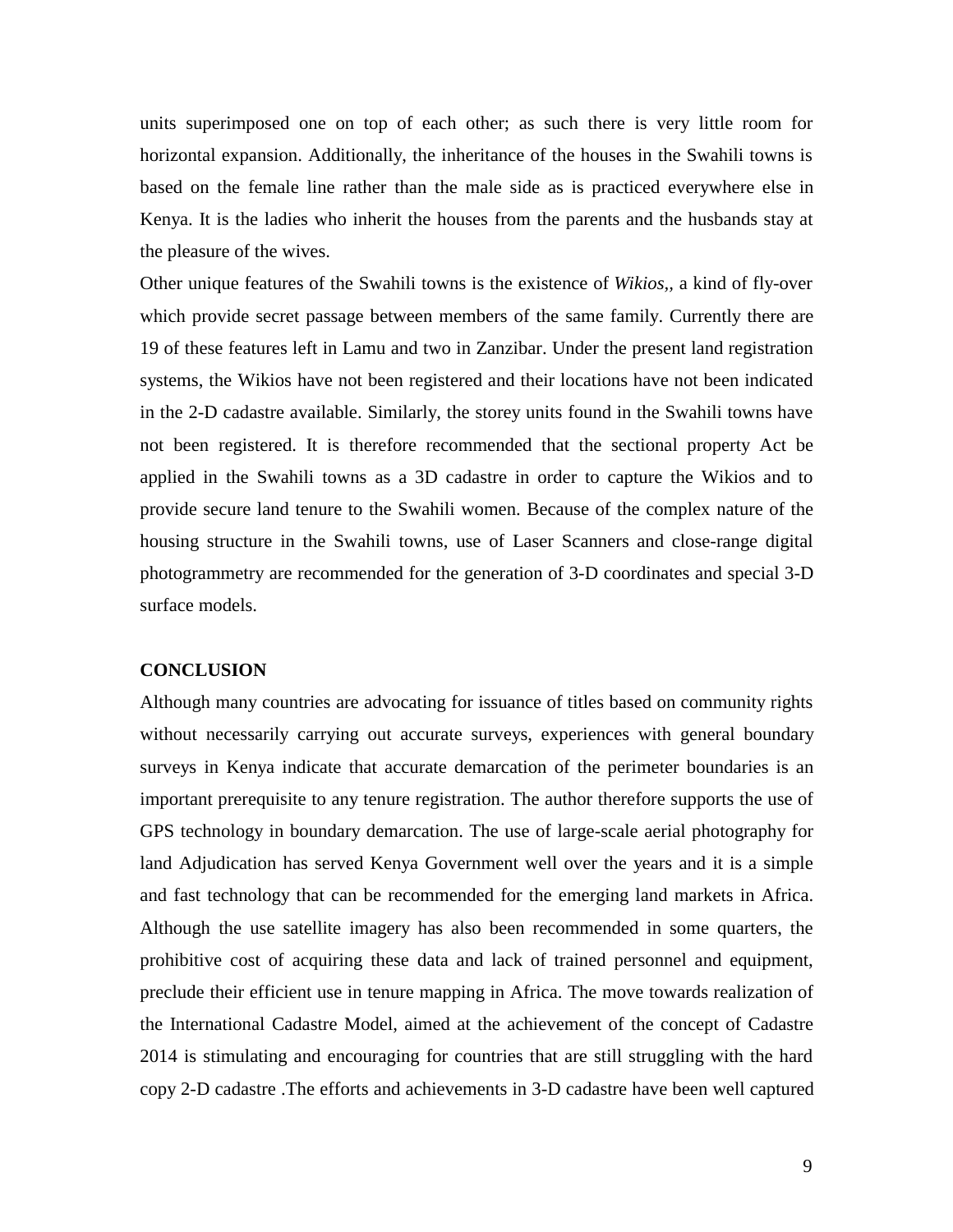by Stoter (2004) and the experiences from the countries that are already involved in this aspect of tenure definition will be replicated in countries that are still to start he program. Finally the author appreciates the invitation from FIG to participate in this important international conference and believes the deliberations will go along way in improving the land tenure operations of the member states.

# **Biographical Notes**

Mr. Wayumba holds a Bachelor Degree in Surveying from the University of Nairobi (1976), a Masters Degree in Remote Sensing from Cornell University, USA, 1982. He is a full member of the Institution of Surveyors of Kenya, a Licensed Land Surveyor, a Certified Land Surveyor of East Africa and a Lecturer in Remote Sensing and Surveying at the University of Nairobi. His academic interests are in the area of heritage documentation. He is currently involved in the documentation and database design for historical Swahili towns of East Africa and Prof. Heinz Ruther of the U nversity of Cape Town is supervising the research.

### **Contacts**

Mr. Gordon O Wayumba Department of Surveying University of Nairobi P.O. Box, 30197 Nairobi. Tel: 0722 775 168 e-mail **[gowayumba@uonbi.ac.ke](mailto:gowayumba@uonbi.ac.ke)**